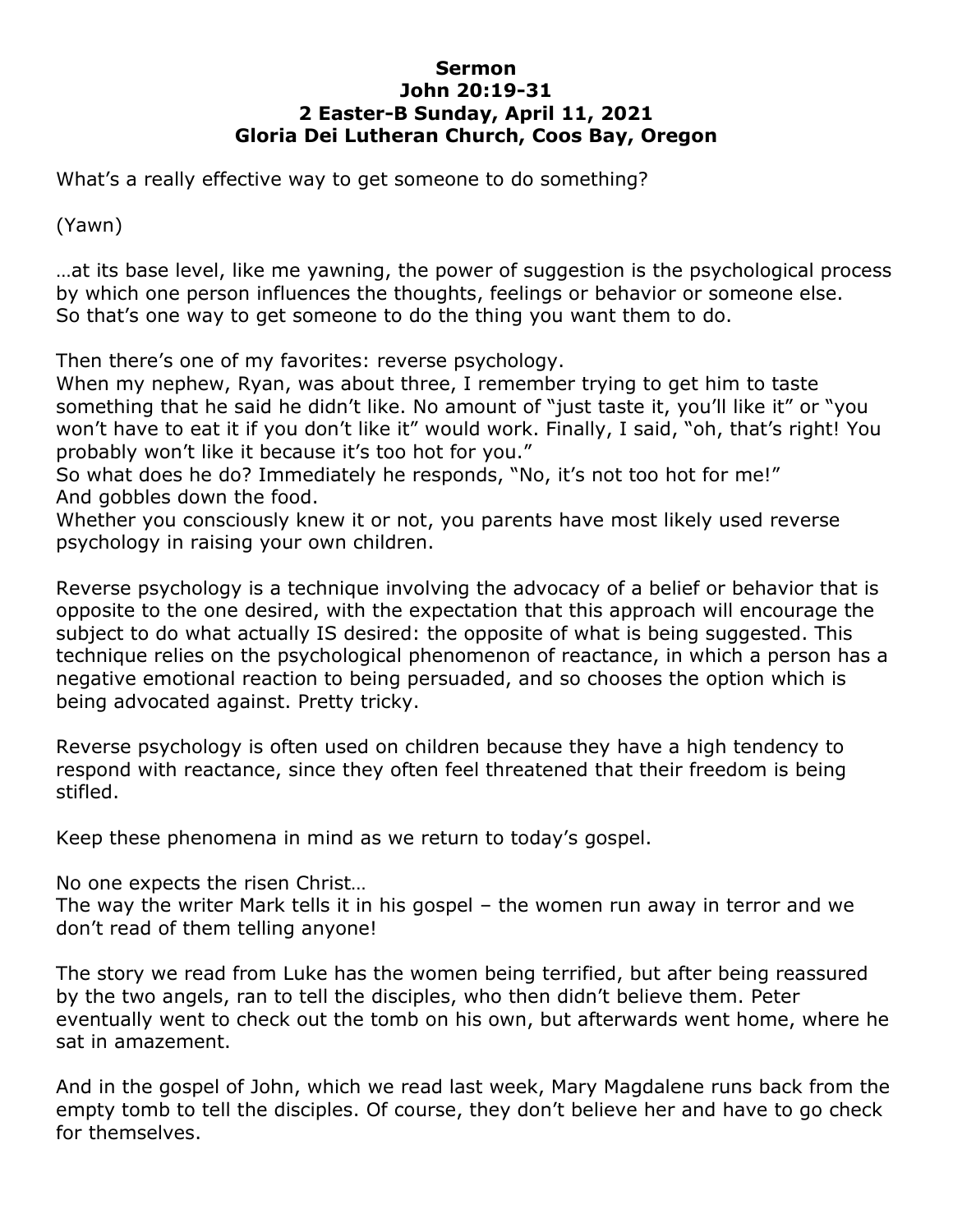So in our gospel reading today, we have the disciples gathered together, probably because there is strength in numbers – they're scared, and more likely than not, they're still talking about Jesus' death and what might happen to themselves. They're terrified, sitting behind locked doors.

But Jesus finds a way in. No door can lock him out. Think about any of the recent school shootings. The Sandy Hook shooting of Kindergarteners is one that always comes up for me. It never fails, whenever a shooting occurs, in response, some people resurrect the "whole prayer in public school" debate. They've suggested that these massacres happen because America is a "God-forsaken" place that has taken God out of the schools. To which I point to today's gospel – God can never be removed or taken out of anyplace where God wills God to be… And just to follow up, we know that God WAS with those who survived and with those who died on that December day in Connecticut when they were terrified and when they needed God most.

God, in the form of Jesus, was with the disciples on this day, when they were terrified, when they needed him most.

I imagine that the disciples are still processing the last few days' events. Why did Jesus have to die? We had thought he was the Messiah! These disciples are a bit slow growing into their resurrection faith. They've been traumatized and no one expects to see the risen Christ. But God's peace gently breaks into their despair. And Thomas is the one who raises the question that they all – heck, WE all want to ask. Jesus, will you show me? I need to see it to believe it! Ever since, Thomas has been made to be the bad guy. But for some reason, he wasn't with the others the first time Jesus appeared to his disciples. You can almost imagine Jesus, pronouncing peace on his disciples and then stopping himself…"Whoa, wait, where's Thomas? We can't start without him!" And now, it's a week later. Thomas asks the question he gets remembered for…fair enough, but I think he just wanted what the others had, a first-hand look at Jesus. He just wanted to see for himself what the others saw rather than rely on this wild tale his friends had told him. Thomas wanted tangible evidence.

Remember, these same disciples didn't believe Mary that first Easter morning. They, too wanted tangible evidence to believe

Sometimes, we need that same tangible reassurance from God. I think that's why our sacraments include something we can taste, see and feel. They are the visible gifts of God…That tangible evidence that God is present and loves us, still.

David Lose, the Luther Seminary professor suggests this exercise…bear with me, it will be fun. Turn to the person next to you at home. And if you're alone, just imagine talking with someone next to you in line at the post office or grocery store…or your best friend. Tell them what type of toothpaste or cleaner you use and why…you have a minute each…go!

Okay, so you just got a taste of sharing something personal…

Sharing our faith is like that. It's really just sharing our own story about something personal, and why we do what we do… It's not so hard, really.